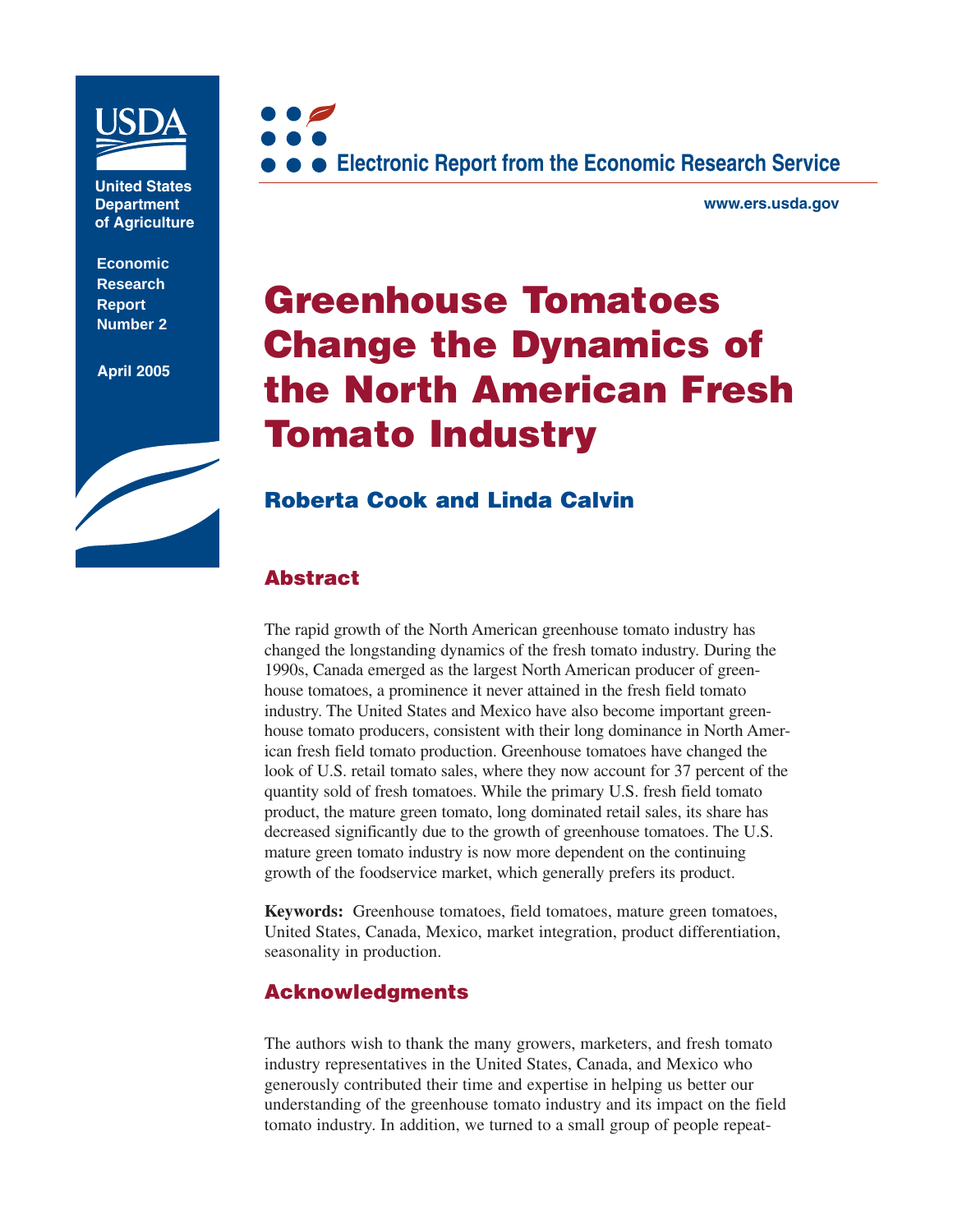edly for insight into the industry, and we would like to acknowledge their willingness to help us in this endeavor. In alphabetical order they are: Ed Beckman, California Tomato Commission; Reggie Brown, Florida Tomato Commission; Mike DeGiglio, Village Farms; Jay Colasanti, Red Zoo; Fried De Schouwer, formerly of Eurofresh; Murray Driediger, British Columbia Vegetable Marketing Commission; Denton Hoffman, formerly of the Ontario Greenhouse Vegetable Growers; Carolyn Hughes, California Tomato Commission; Merle Jensen, Professor Emeritus, University of Arizona; Tom Papadopoulos, The Greenhouse and Processing Crops Research Centre, Agriculture and Agri-Food Canada; Mario Robles, Confederación de Asociaciones Agrícolas del Estado de Sinaloa (CAADES); and Mario Steta, Asociación Mexicana de Productores de Hortalizas en Invernaderos (AMPHI). Thanks are also due to our reviewers: John Brooker, University of Tennessee; Kyle Cunningham, USDA, Foreign Agriculture Service; Terry Long, USDA, Agricultural Marketing Service; Gary Lucier, USDA, Economic Research Service; and Gary Thompson, University of Arizona. We also recognize our colleagues at USDA, Agricultural Marketing Service for their help with data—Barbara Maxwell, Art Munchow, and Fred Teensma. Finally, we appreciate the editorial assistance of John Weber and the design and layout skills of Wynnice Pointer-Napper, both of ERS's Information Services Division.

**Cover Photo:** Eurofresh.